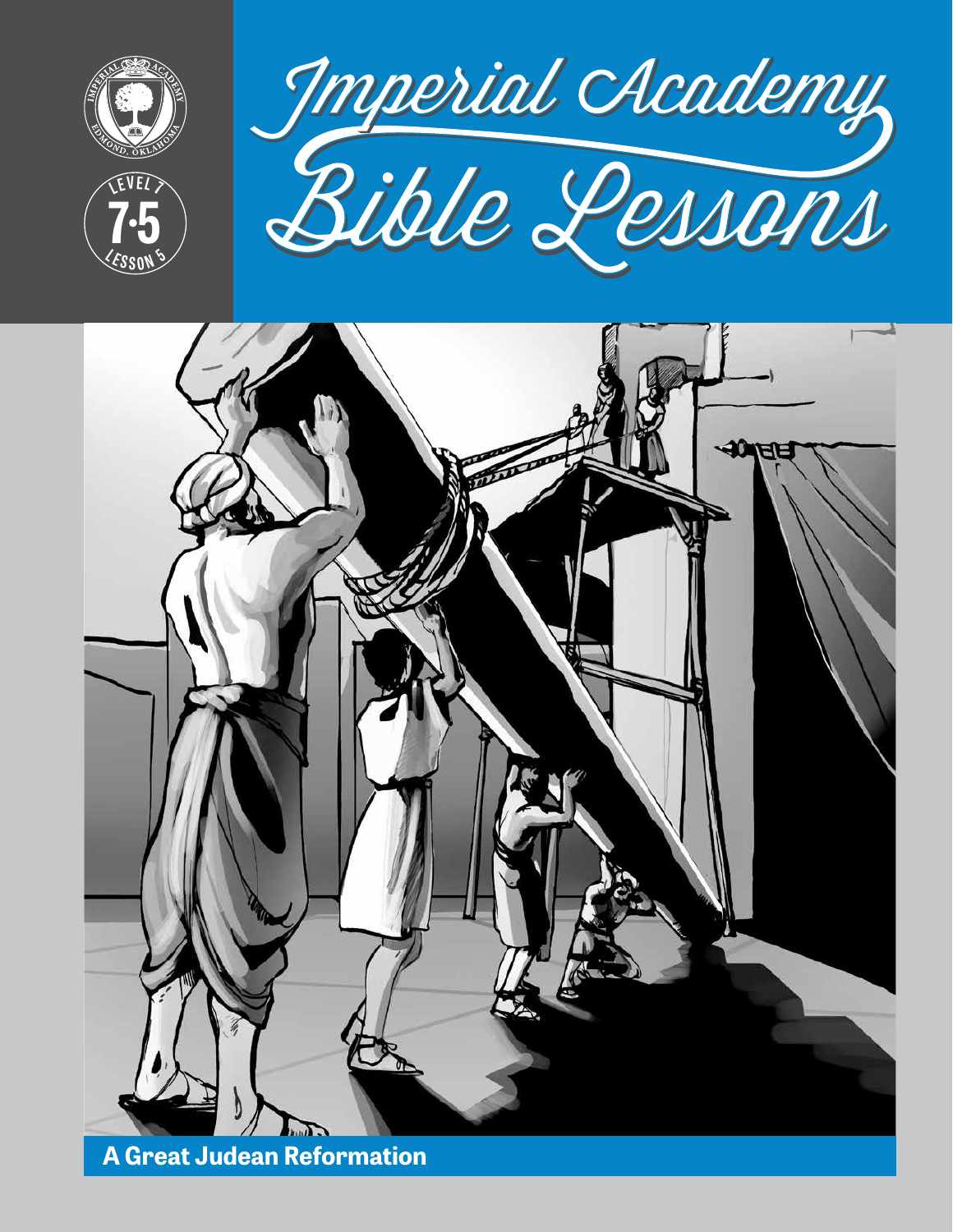# A Great Judean Reformation

**A** fter it split with the northern kingdom of Israel, the southern kingdom of Judah had a few bright spots in its history. When a Israel, the southern kingdom of Judah had a few bright spots in its history. When a righteous king ruled, the nation had safety, prosperity and blessings. But when the king was evil, the nation suffered invasion, poverty and curses.

All the kings of Israel were evil. Each followed in the same sins of King Jeroboam, rejecting the throne of David, rejecting God's law, and rejecting God. They rejected the warnings from God's prophets and worshiped pagan gods. For protection, they relied on themselves and on foreign armies.

Because of sin, both Israel and Judah diminished in power. Meanwhile, one Gentile empire grew stronger and stronger: Assyria.

In 745 b.c., Assyria grew into an overwhelming force, led by King Tiglath-Pileser III. Over the course of 20 years, the Assyrian army swept through the Middle East, conquering nation after nation and subjugating them to either heavy tribute or complete destruction. By the end of his reign, Tiglath-Pileser's empire had dominated nearly the entire Middle East. Nations were given two options: complete destruction or paying heavy tribute.

Israel was not spared from Assyria's bloody conquests. Tiglath-Pileser's army invaded around 732 b.c.

Israel had a history with God. He had brought their ancestors out of Egyptian slavery, crushed Pharaoh and his army in the Red Sea, fed them with manna, saved them from attackers, weakened their enemies with hornets, felled the walls of Jericho, defeated 31 kings in Canaan, raised up 12 judges to rescue them, and responded to them every time they and their leaders repented. He even made the sun stand still because He "fought for Israel" (Joshua 10:12-14). Their

own history showed them that God would have saved them, but they rejected their history.

So the kingdom of Israel suffered under the domination of Assyria. Tiglath-Pileser's army conquered and took captive thousands of Israelites during its initial invasion.

Israel's king still did not turn to God. He agreed to pay Assyria an annual tribute. Israel thought that it had purchased security. But its enormous payments to Assyria only weakened the nation further financially and militarily.

Yet Israel continued down the path of sin and rebellion. Prophet after prophet had been warning Israel for nearly 200 years since the reign of its very first king, Jeroboam. It would receive one final warning—not from a prophet but from a king.

#### RIGHTEOUSNESS REIGNS

These were the darkest days in the kingdom of Israel but some of the brightest in the kingdom of Judah.

For 16 years, Judah had suffered under the leadership of an evil king, Ahaz. His father, Jotham, had been one of the more righteous kings, who followed his parents' training to worship, obey and trust the true God. But Ahaz believed he knew better than his father. He willingly paid tribute to Assyria and even stole silver, gold and other treasures from God's temple to do it. He instituted idol worship and other pagan practices as a way of life throughout Judah. He shut the doors to the temple, forbidding anyone from entering (2 Chronicles 28:24). He even sacrificed his own children to pagan gods to further prove his allegiance to Assyria. Ahaz was one of Judah's most evil kings, and the nation suffered because of his reign.

Then his son Hezekiah ascended to the throne. Hezekiah, only 25, eagerly reformed the nation to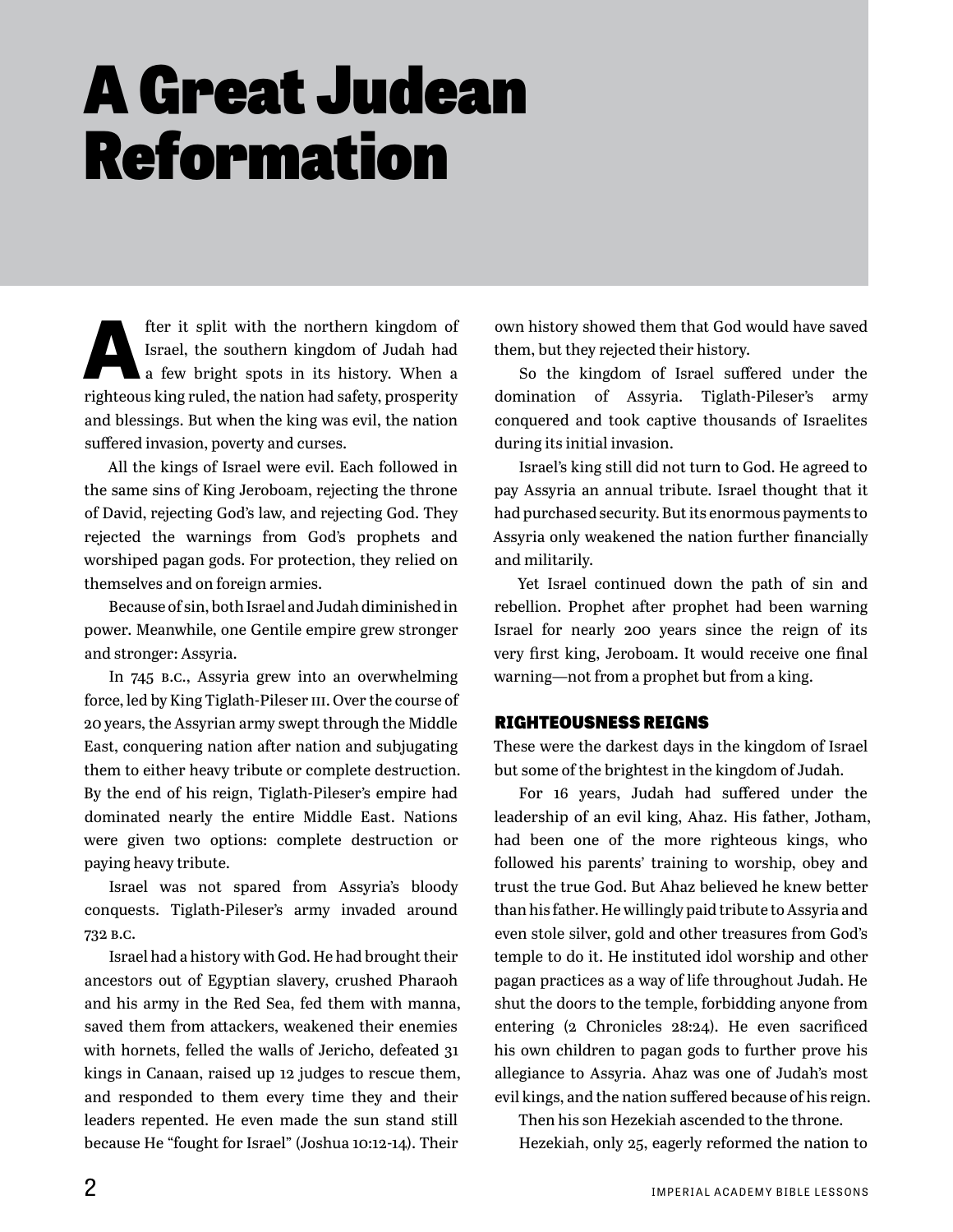

King Tiglath-Pileser III, as depicted on a palace relief

turn the people back to God. God summarizes his life and accomplishments this way: "And he did that which was right in the sight of the LORD, according to all that David his father did" (2 Kings 18:3). He is regarded as the greatest king after King David, and his reign marks one of the brightest spots in Judah's turbulent history.

Read verses 4-8 and list on the lines below some of Hezekiah's accomplishments:

| $\overline{\phantom{a}}$ 2.   |
|-------------------------------|
|                               |
| 4.                            |
| $5.$ $\overline{\phantom{a}}$ |
|                               |
|                               |
|                               |
|                               |
|                               |

God was well pleased with Hezekiah's leadership and prospered everything he did! (verse 7).

One of the first changes King Hezekiah made was reopening God's temple. Hezekiah knew that shutting the temple doors was a grave sin that caused the nation to fall farther away from God.

But restoring temple worship meant more than just unsealing the doors. The king understood that reformation had to start with him and the priesthood. Before the weighty task of purifying this place of

worship to God could begin, God's government had to be purified.

Hezekiah called all the Levites and priests into the temple courtyard. He reminded them of the nation's recent history and the disasters it had suffered. He reminded them that God had specific duties for the priesthood to carry out, and they and the nation faced grave consequences when those duties were not carried out.

Inspired by the king, the priests gathered their sons and began purifying themselves first, as he had commanded (2 Chronicles 29:15).

In addition to the initiatives surrounding the temple, Hezekiah also began restoring proper holy day observance. He exhorted the priests and Levites to work quickly; Hezekiah wanted the temple ready for the spring holy days, and Passover was only two weeks away.

After cleansing themselves, the Levitical priests began the task of cleaning and restoring the temple (verse 16). They first began outside, rebuilding the altar of sacrifice, restoring the gates, removing overgrown vegetation, and otherwise cleaning the temple for eight days until it was cleansed.

A specific selection of priestly families was then chosen to go inside the temple. Ahaz had sold and destroyed many of the temple vessels. The priests took inventory and restored the missing vessels. Other priests swept and polished the stones, gold and silver. It took another eight days to completely restore the temple's interior.

There was still more work to do within the nation itself, however. Hezekiah knew that many sacrifices would need to be offered to atone for the sins of the people before they could keep the holy days.

Because of the amount of work required, Hezekiah and the priests decided to delay the observance of the Passover. God had made accommodation for a second Passover to be kept one month later for those who were prevented from keeping the first Passover (Numbers 9:9-14).

Jerusalem and the whole kingdom was abuzz with what was taking place at the temple. Hezekiah had arranged for music to accompany the sacrifices, using music prepared by King David nearly 300 years earlier (2 Chronicles 29:25-30). The nation of Judah was getting back on track!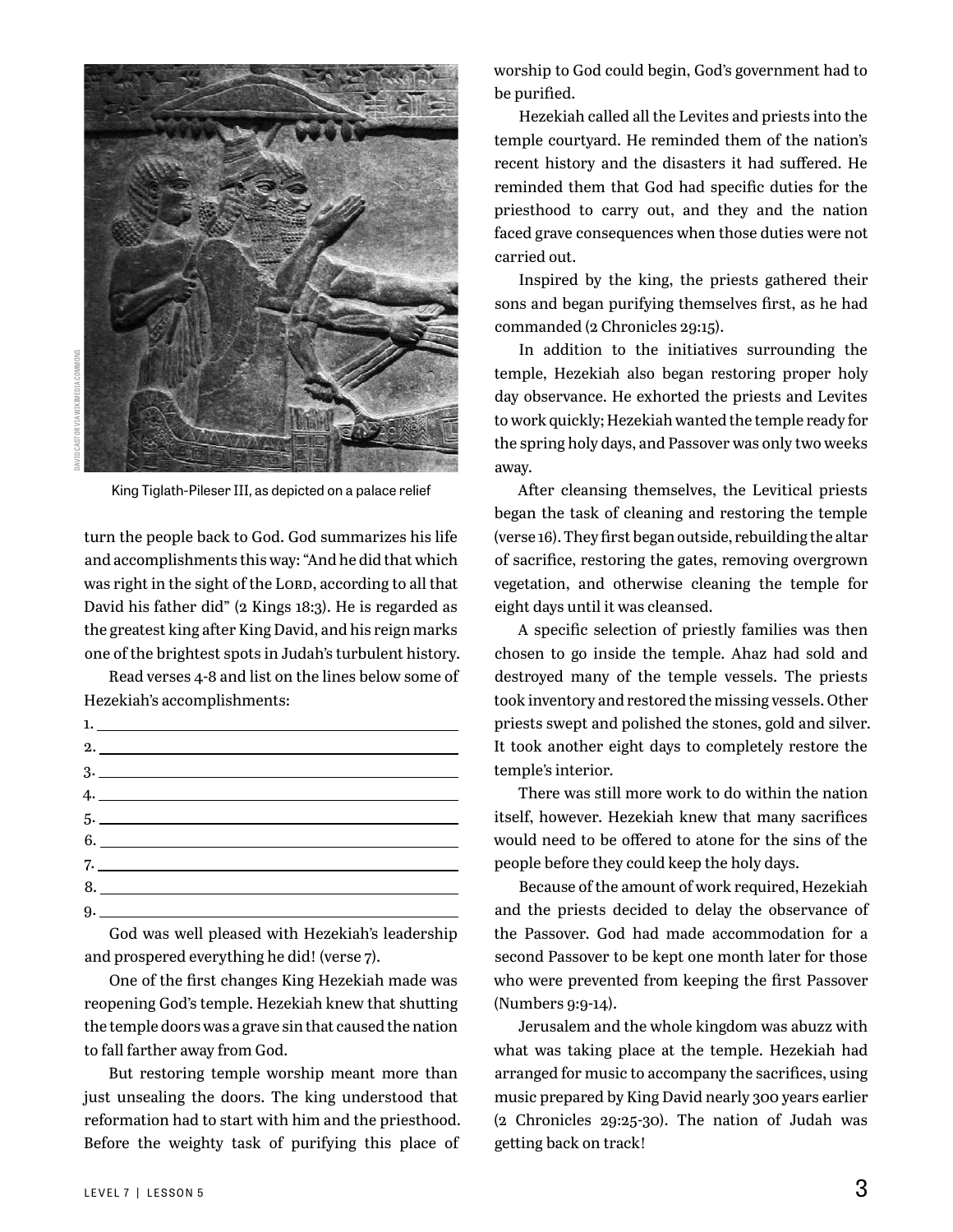

The Levites clean and restore the temple.

One by one, Jews offered their sacrifices to God. This restoration brought true joy to those who dedicated themselves to restoring the temple and true worship of the true God (verse 36).

#### A FINAL WARNING

As Hezekiah was working to turn Judah to God, the kingdom to the north was in its final days. Hezekiah understood that although the kingdom of Israel was sinning against God, it was still part of His chosen people. He reached out to them in an effort to turn them back to God.

"Send a proclamation throughout all Israel," Hezekiah told his officers. "Inspire our northern brothers to repent toward God, to come to Jerusalem to keep the Passover."

The king wrote a decree, and postmen carried letters throughout Judah and Israel, delivering it to any Israelite tribe that had not already gone into captivity.

Read King Hezekiah's Passover decree (2 Chronicles 30:6-9) and write verses 8-9 below:



Hezekiah implored the people to humble themselves and reenter God's temple so God could bless them once again!

God has always wanted to bless His people. He repeatedly sent them warnings from prophets, and now from a king. But it is up to each person to heed the warning, to humble himself, and to submit to His rule. That is what Hezekiah was hoping Israel would do.

As Hezekiah's messengers passed through the lands of Ephraim, Manasseh, Zebulun, Isaachar and Asher, they were met with rejection and opposition. Most people scoffed at the appeal to heed another king and go to a different kingdom to keep the Passover, a ceremony they had not observed for nearly 300 years. However, a few within each tribe did humble themselves and responded to Hezekiah's call from Jerusalem.

Only a few years away from complete conquest and violent destruction, most of the people in the kingdom of Israel failed to heed this final warning God delivered through His king.

#### THE HOLY DAYS

In Judah, the much-anticipated holy days finally arrived. "And there assembled at Jerusalem much people to keep the feast of unleavened bread in the second month, a very great congregation" (2 Chronicles 30:13). Most of the visitors came to the holy days at Jerusalem without understanding how to properly observe them. But once the priests and Levites provided the instruction, the people participated "with great gladness" (verse 21).

God had given specific requirements for the taking of the Passover (Exodus 12:48; Numbers 9:10). Yet some of those coming from Israel were unaware that they were violating these commands. One of Hezekiah's aides brought this to his attention.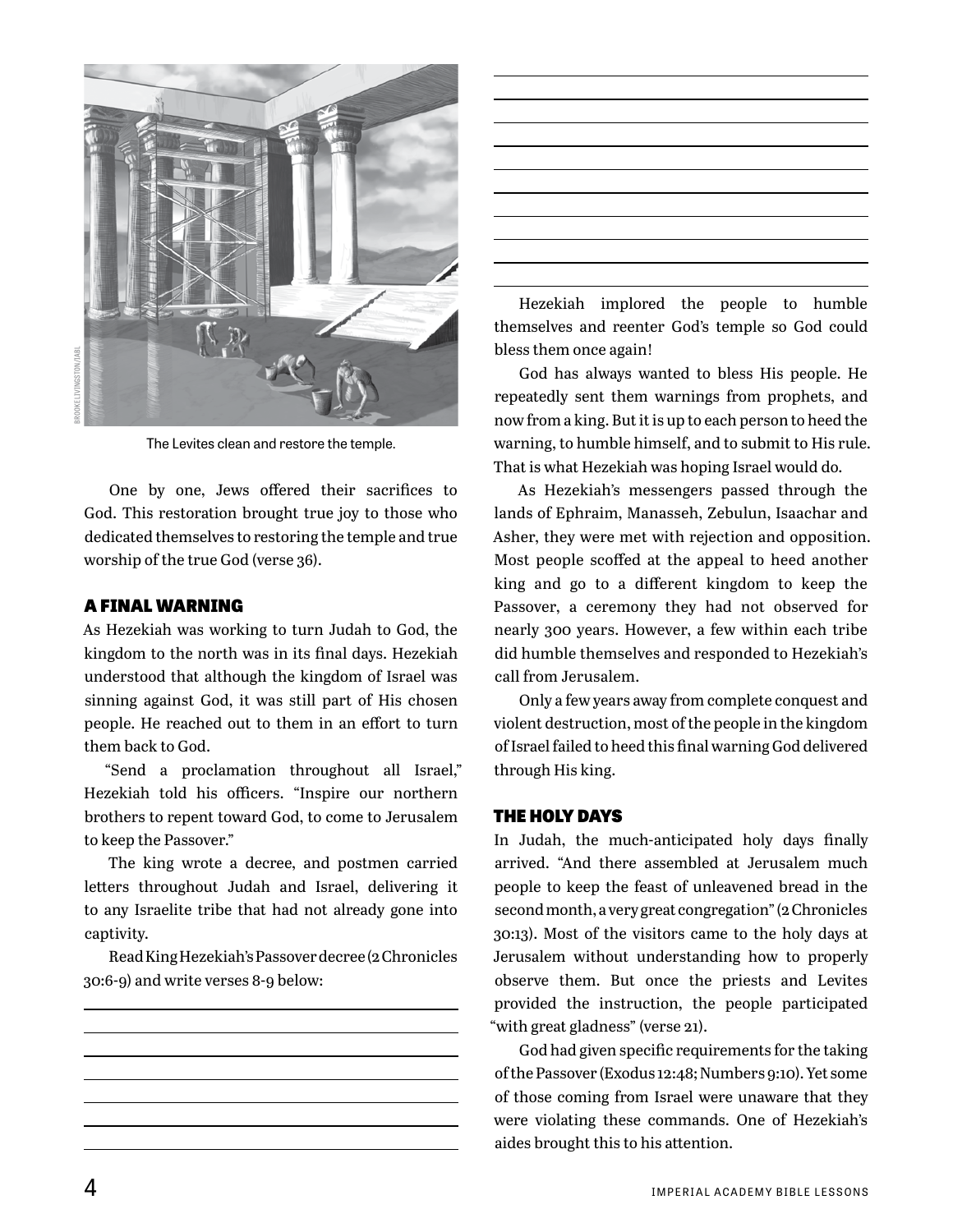Read 2 Chronicles 30:18-19 to see Hezekiah's faithfilled, inspiring response.

God knew the people's heart. And after Hezekiah interceded for them in prayer, God "healed the people" (verse 20). This gave Hezekiah and those gathered for the holy days even more cause for rejoicing! God was deeply involved in what was happening in this spectacular reinstitution of the holy days.

Throughout seven days of Unleavened Bread the people feasted, rejoiced with song, gave offerings, repented of their sins, and received "good knowledge of the Lord" from the Levites (verses 22). It was a glorious time in the nation, brought on by attitudes of obedience to God. The people enjoyed the festival so much, they kept another seven days! This truly was one of the most special periods in Judah's history.

"So there was great joy in Jerusalem: for since the time of Solomon the son of David king of Israel there was not the like in Jerusalem" (verse 26). God draws attention to this time period as a vivid illustration that committed obedience to Him brings great rejoicing!

"Then the priests the Levites arose and blessed the people: and their voice was heard, and their prayer came up to his holy dwelling place, even unto heaven" (verse 27). Just a few months earlier, the kingdom of Judah had been on the brink of collapse. Yet everything changed when a leader and those who followed him chose committed obedience to God.

#### WAR ON IDOLATRY

As the nation continued to get back on track, Hezekiah commissioned men to destroy all idols, altars, temples, groves and other pagan worship centers established by his father. His men even crossed the border into the northern kingdom and demolished places of worship there (2 Chronicles 31:1).

In Jerusalem, the idol smashers targeted one of the most famous objects of antiquity—the bronze serpent. God had commanded Moses to make this to stop the plague of serpents killing the Israelites during their journey through the wilderness (Numbers 21:5- 9; 2 Kings 18:4). God had never intended this object to be worshiped, but during the reign of Ahaz, the people burned incense to the bronze snake as an idol. Because this 700-year-old artifact was being used sinfully, Hezekiah destroyed it.

You may have a hobby or other interest in your life that is not inherently wrong or sinful. But if you allow it to become so important that it takes your focus off God, you have made it into an idol. Even that idol should be crushed, just as Hezekiah destroyed the bronze serpent.

As he was warring against pagan worship, King Hezekiah also reinstituted aspects of true worship, including God's law of tithing. He had restored the priests and Levites to their God-ordained roles. God had commanded the Israelites to offer



Many Israelites respond to Hezekiah's invitation to keep Passover in Jerusalem.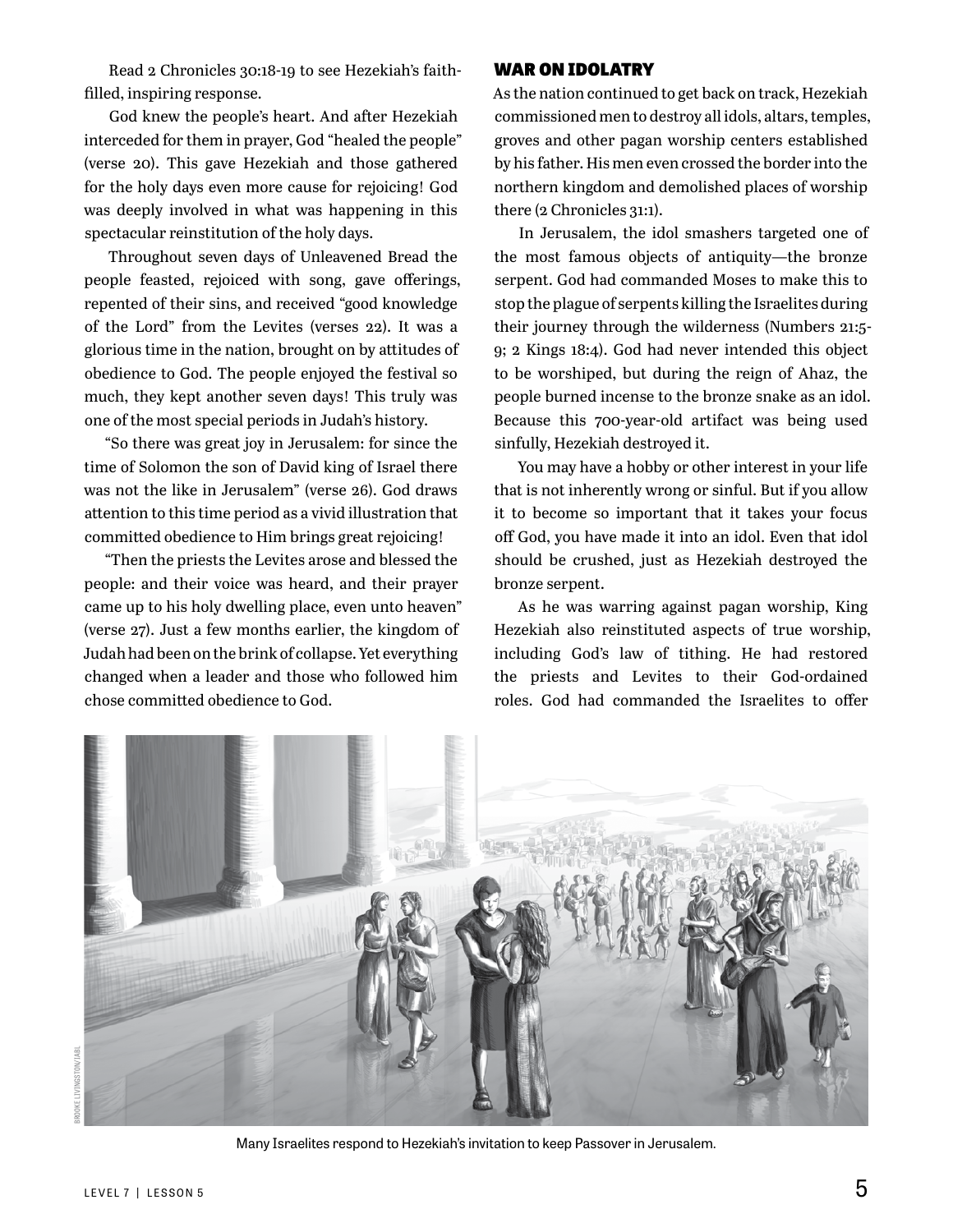to Him and to support the Levites through tithing (Numbers 18:20-26). Hezekiah issued another decree to reinstitute tithing, and the Jews responded obediently, giving God His 10 percent to support the temple service and the priesthood.

Because of their willingness to obey and to give, God greatly blessed the nation. In the very first year of Hezekiah's reign, Judah experienced one of its most productive farming seasons ever. So much abundance came into Jerusalem that there were "heaps" of excess at the temple (2 Chronicles 31:8-10). Hezekiah dealt very carefully with the extra tithes, establishing an administration of Levites to keep inventory and make sure God's tithes were organized properly.

Read verses 20-21 and explain in your own words why Hezekiah had such a successful start to his reign.

#### ASSYRIA

At this time, Hezekiah made the bold decision to stop paying tribute to Assyria. Judah was overflowing with blessings. Hezekiah thought it was wrong to give those blessings to an evil Gentile empire. He chose to trust in God rather than rely on the Assyrians being satisfied with tribute to spare them from captivity (2 Kings 18:5, 7).

Meanwhile, even as Judah overflowed with prosperity, Israel was collapsing. How and why Assyria conquered the kingdom of Israel was covered in Lesson 3.

The majority of those in Israel had rejected the ample opportunities God had given them to repent. They had rejected God's final warning. Even over the several years it took for Assyria to conquer them, they refused to return to Jerusalem for the Passover and the true worship of the true God. The Assyrian Empire completely destroyed the kingdom of Israel, killing many and scattering the rest throughout unfamiliar territory. (Where the "lost" 10 tribes of Israel in the northern kingdom went is covered in Lesson 4 and *The United States and Britain in Prophecy.*)

Across the border, Hezekiah and all of Judah

witnessed what happens when you fail to obey God and heed His warnings. Yet after years of protection and prosperity, even Hezekiah began to draw back from diligent obedience to God.

Hezekiah gradually stopped praising God for blessing the nation, and his relationship with God grew weaker. God saw that this was affecting the whole nation. He first inflicted Judah with mild tests and trials, such as a lack of rain in due season. But that did not move the people or the king to repent.

God sent stronger correction: Assyria, the rod of His anger.

#### PREPARING FOR SIEGE

The Assyrian Empire again began to sweep toward the kingdom of Judah, conquering other kingdoms in its path. Hezekiah and his people knew that this cruel empire had already destroyed their sinning brethren in the kingdom of Israel, and now its army was in their land.

As Jews from the surrounding lands poured into Jerusalem for protection, Hezekiah called together his officers to prepare for a siege. One of the most critical deliberations was over the city's most important resource: the Gihon Spring. The spring was (and still is) the only freshwater source within 5 miles. Yet it was outside the city's walls. The Assyrians could easily advance all the way to the city walls, which meant they could control the spring.

Fortifying this water source against the Assyrians was imperative for the Jews' immediate survival. But it would require one of the most incredible feats of engineering in human history.

Hezekiah commissioned workmen to divert the water from the spring to within the city's walls. In order to make this happen, two groups of men—one starting at the Gihon Spring, the other starting inside the city at the Pool of Siloam—carved a tunnel in the bedrock beneath the city with picks, hammers, chisels and shovels (2 Chronicles 32:2-4, 30; 2 Kings 20:20).

"[T]he tunneling [was finished]. And this was the matter of the tunneling: While [the hewers yielded] the ax, each man toward his fellow, and while there were still three cubits to be he[wn, there was hear]d a man's voice calling to his fellow, for there was a crack[?] in the rock on the right and [on the lef]t. And at the end of the tunneling the hewers hacked each man toward his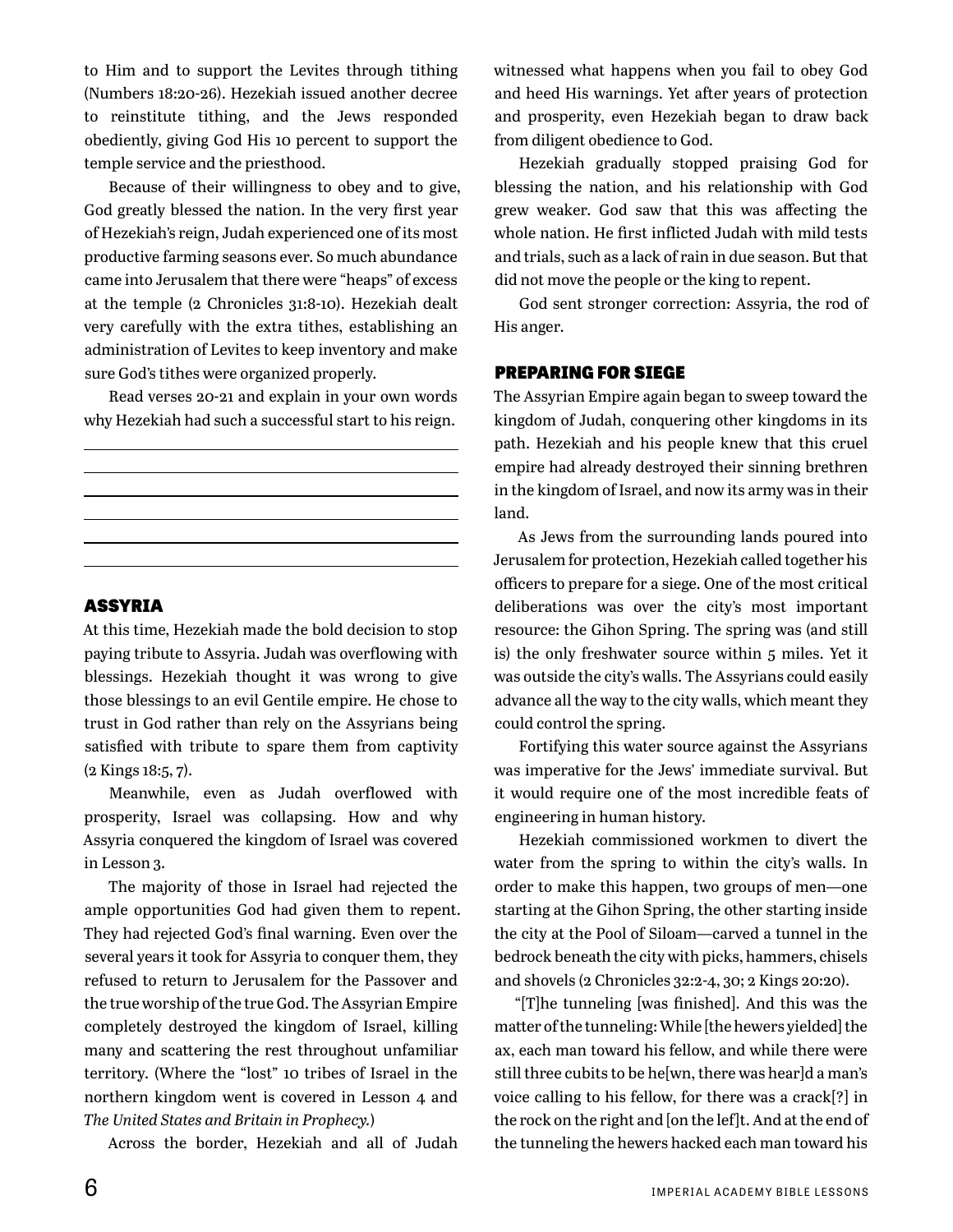fellow, ax upon ax. And there flowed the waters from the spring toward the reservoir for two hundre[d and] a thousand cubits. And a hu[nd]red cubits was the height of the rock above the head[s] of the hewers."

This is the incredible account recorded by the workmen themselves in an artifact known as the Siloam Inscription, located in the middle of the 1,750 foot tunnel they carved through solid rock. More than 2,700 years later, water still flows through Hezekiah's Tunnel today.

#### FACING DEATH

Jerusalem was now better prepared for the approaching Assyrian siege, but it was still under threat. Hezekiah put his trust in an alliance with Egypt (2 Kings 18:21; Isaiah 30-31). This alliance with a nation rather than God was another sign of Hezekiah's poor judgment at this time.

En route to Jerusalem, Assyria had already conquered 45 cities in Judah in less than a year. Now it besieged one of Judah's most important cities, Lachish. Only 38 miles from the capital, Lachish was an important trading center for the nation. Next to Jerusalem, it was the best-fortified city in the kingdom of Judah. If any Jewish city could slow or halt Assyria's advances, it was Lachish.

Hezekiah desperately wanted the Assyrian king, Sennacherib, to spare further cities, especially Lachish. He asked what he could do to appease him, and Sennacherib demanded 22,500 pounds of silver and 2,250 pounds of gold. Like his father before him, Hezekiah sent men into the temple: They stripped its gold and silver, and took it to Sennacherib (2 Kings 18:14-16). It was a shameful, faithless action, but at least it would save Lachish and Jerusalem.

But it did not.

Rather than appeasing the Gentile king, Hezekiah's desperate tribute emboldened him. He warred against Lachish—and took it. Meanwhile, he dispatched his top commander, Rabshakeh, to Jerusalem with a great army and a terrifying threat (verse 17; Isaiah 36:2).

Princes Eliakim, Shebna and Joah went outside Jerusalem's gates and met Rabshakeh.

"Tell your king that all he puts his trust in will fail!" Rabshakeh proclaimed. "Do not trust in Egypt to defend you. Do not trust in your God to defend you. He is the one who sent my master Sennacherib to destroy



Lachish wall relief

you. Surrender and he will have mercy on you."

The princes asked Rabshakeh to speak to them in Aramaic, rather than Hebrew (2 Kings 18:26). They feared that his words would demoralize the Jewish soldiers atop the city walls. But Sennacherib responded by raising his voice and saying in Hebrew:

"Has Sennacherib only sent me to speak to you, princes? Did he not send me also to warn those whom he will trap inside this city, so hungry and thirsty that they will consume their own waste? People of Judah, do not trust in Hezekiah or your God. Is your God so different from the gods of Hamath, Arpad, Sepharvaim, Hena, Ivah or even your neighbor kingdom in Samaria? Do you really think He can withstand Assyria?"

God was using Assyria to correct Judah for its sins, but He took note of Rabshakeh's blasphemous declaration against Him.

The people were surely shaken by Rabshakeh's threat. Yet they "held their peace, and answered him not a word: for the king's commandment was, saying, Answer him not" (verse 36).

Distressed by the terrorizing threat of Rabshakeh, the princes returned within the gates, their royal garments ripped in anguish for what was about to happen to them, their families and the thousands inside the city.

Awaiting their report, the king had been contemplating what was about to happen and all that he had done in the face of this threat. He remembered the joy and songs of praise that had filled these same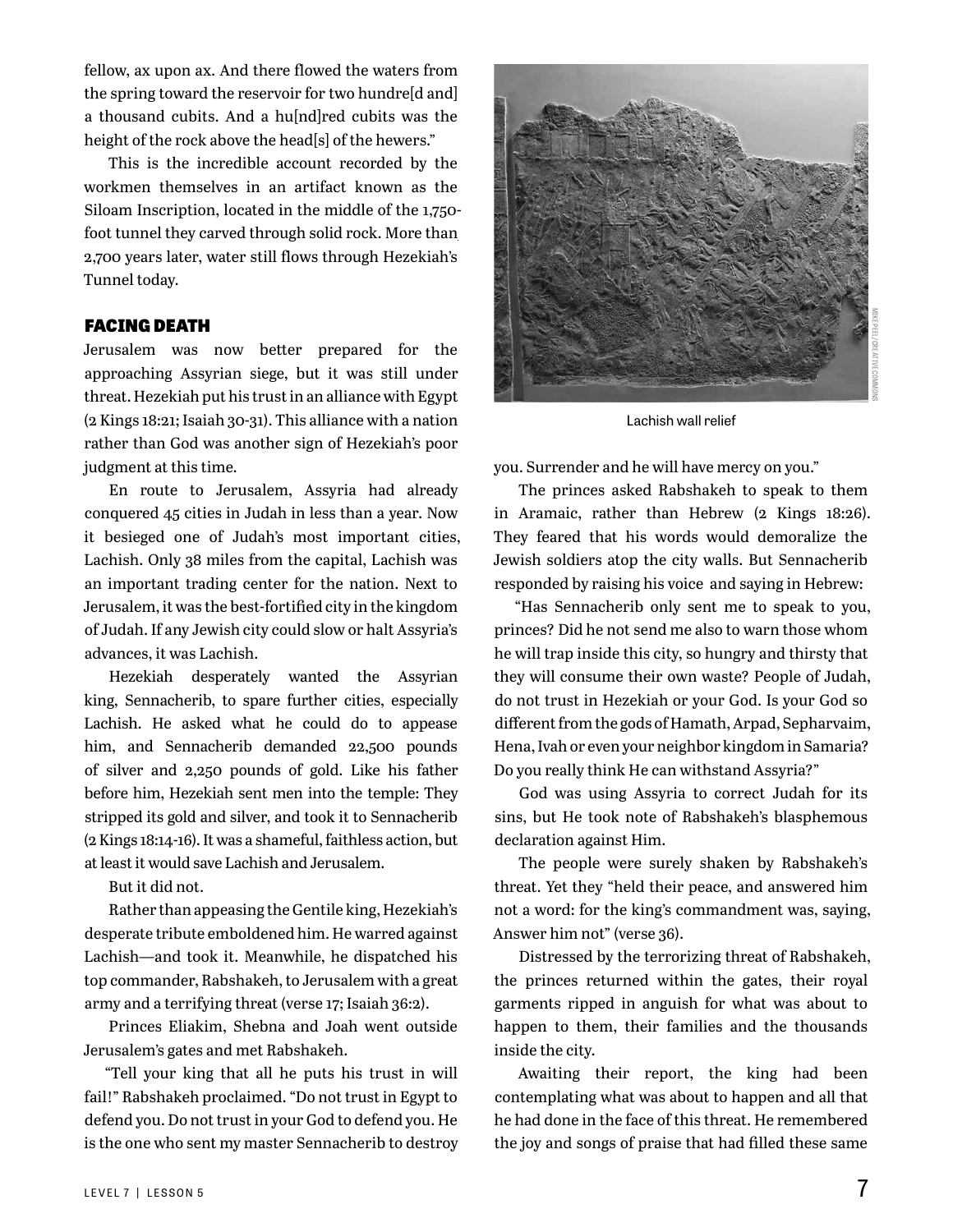

Hezekiah knows only God can deliver the nation.

streets. Now they were filled with dread, panic and faithlessness. The magnificent temple of God that he himself had commanded to be restored stood in their midst, marred by the command he had given to strip it. In those early years, he had been close to the great God of Israel. Now he was distant.

Alliances had not saved his people. Money had not saved his people. The lesson was now painfully and inescapably clear. Judah had only one hope all along: the one true God.

#### SPREAD IT BEFORE THE LORD

Now the princes reported to the king the dire words of Rabshakeh. Hezekiah nodded and dismissed them. In grave silence, he humbled himself, tore his clothes, put on sackcloth, and walked to the temple (2 Kings 19:1). "And he sent Eliakim, which was over the household, and Shebna the scribe, and the elders of the priests, covered with sackcloth, to Isaiah the prophet the son of Amoz" (verse 2).

It had been a long time since the king had called on God's prophet for counsel. But all that time, Isaiah had never stopped praying for the king and for the nation.

"This day is a day of trouble, and of rebuke, and blasphemy; for the children are come to the birth, and there is not strength to bring forth," read Hezekiah's

letter. "It may be the LORD your God will hear all the words of Rabshakeh, whom the king of Assyria his master has sent to reproach the living God; and will reprove the words which the LORD your God hath heard: wherefore lift up your prayer for the remnant that are left" (verses 3-4).

Isaiah finished reading the letter. He was close to God, and God moved him to respond to the messengers.

"Tell Hezekiah to not fear the message from Assyria," Isaiah said. "They have blasphemed God: He will send a blast upon them. And King Sennacherib himself will die by the sword in his own land" (verses 6-7).

In one sense, the words of the prophet seemed to change nothing. The city was still surrounded. Tens of thousands of Assyrian soldiers awaited the command to storm Jerusalem. Hundreds of thousands of spears, swords, daggers, slings, arrows and firebrands were at the ready for wounding and slaying the people of the city.

But in another very real sense, the words of the prophet changed everything.

The princes left Isaiah and hurried to inform Hezekiah. Meanwhile Rabshakeh's messengers reported to Sennacherib that the Jews had not opened the city. This angered Sennacherib who wanted Jerusalem not only to complete his dominance of Judah but to give him control over much of the Middle East, strengthening him against the other kingdoms with which he was constantly at war, especially Babylon. He wanted his conquest of this city to take as little time and resources as possible, but the Jewish king had found a new resolve that would prolong the struggle. He sent an angry, mocking letter to Hezekiah, criticizing his God and saying that after he defeated Egypt, he would make Jerusalem and everyone inside it his next victim.

Hezekiah was now quick to turn to God. He reentered the temple, holding Sennacherib's letter in his hand. He bowed down and "spread it before the Lord" (verse 14), then began a heartfelt prayer to God.

Write out Hezekiah's prayer on the lines below (verses 15-19).

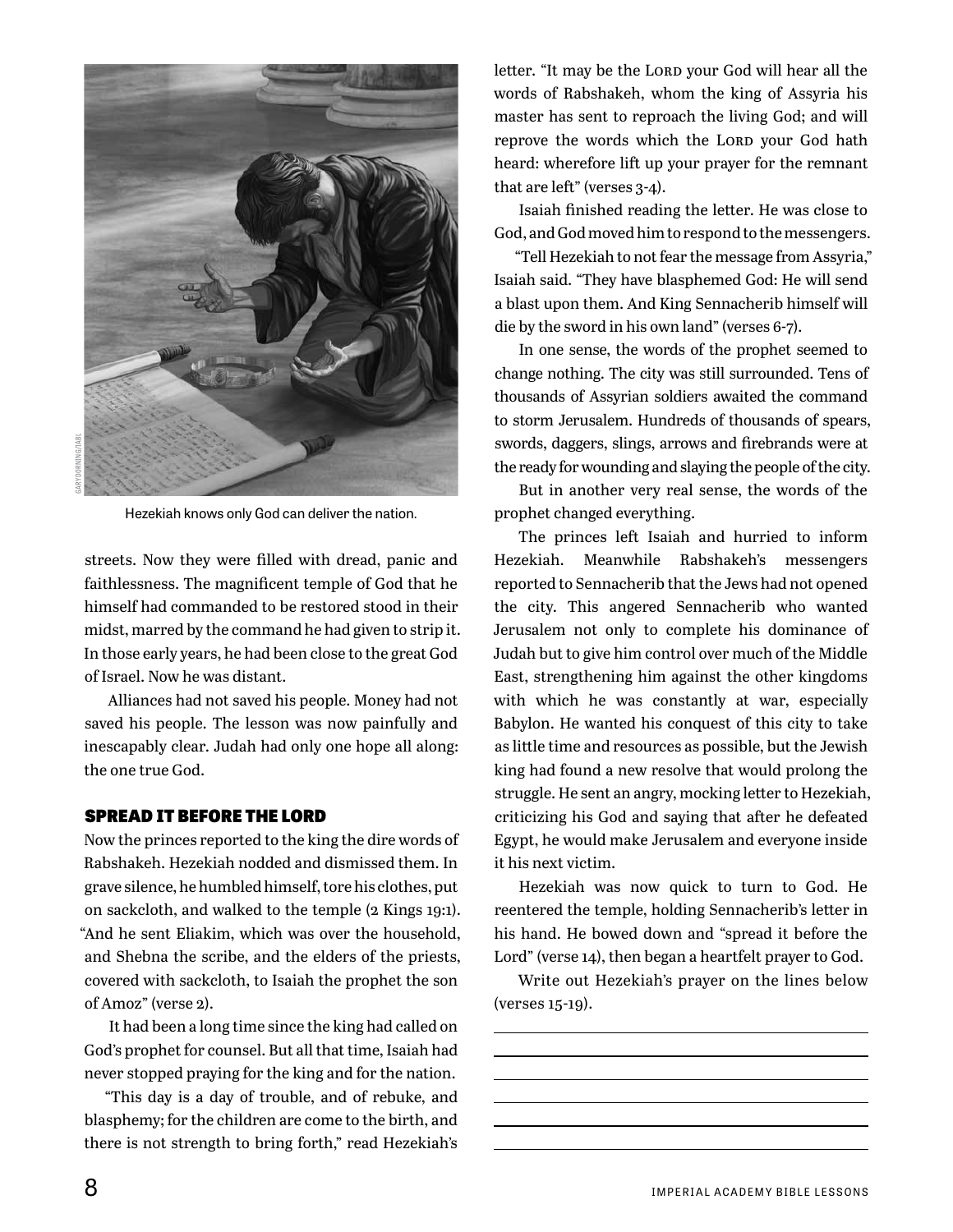Following Hezekiah's heartfelt prayer, God sent Isaiah to the king: He reiterated God's promise to protect Jerusalem and boldly rebuked Sennacherib's taunts. God often allows men and empires to do as they will, but He ultimately has power over every man and over every power, human and otherwise, on Earth (see verses 20-34 and Daniel 2:21; 4:17).

"God will not allow an arrow or any weapon of war to pass through His chosen city," Isaiah concluded. "He will defend this city for His own name's sake and King David's sake."

God has special affection for those who turn to Him. Today, He has set you apart (1 Corinthians 7:14). Just as He was with the people inside Jerusalem, He is vividly aware of everything that is happening in your life. He knows the battles you face. And He is eager to fight those battles for you. But this example of Hezekiah illustrates that God wants you to go to Him and "spread it before the Lord." Ask for His help, and He will work astounding miracles in your life!

#### THE BATTLE

It appeared that the words of Isaiah and the repentance, faith and heartfelt prayers of Hezekiah had changed nothing. Smoke still rose from the campfires of 185,000 well-trained, well-organized, well-equipped Assyrian soldiers surrounding Jerusalem. As Sennacherib recorded on an artifact known today as the Taylor Prism, no one was permitted to exit, and he had "King Hezekiah shut up like a caged bird in his royal city of Jerusalem."

Assyrian officers checked their units' provisions, weapons and equipment, including huge battering rams, and passed on orders for how ruthless to be in slaughtering the inhabitants of Jerusalem. The Jews might kill a few invaders here and there, but eventually the Assyrian war machine would inevitably grind through their defenses, leaving nothing but corpses and some captives, just as it had in dozens of other cities. Some even speculated about what city Sennacherib would choose as his next target after Jerusalem. They posted sentries to keep watch, then retired to bed. Orders to attack could come at any time.

The battle began—and ended—before sunrise. And neither the Jews nor the Assyrians saw it coming.

The great God of Israel dispatched His angel, who swept through the camp and suddenly transformed the encamped war machine into a silent group of 185,000 dead men.

"And it came to pass that night, that the angel of the LORD went out, and smote in the camp of the Assyrians an hundred fourscore and five thousand: and when [the Jews] arose early in the morning, behold, they were all dead corpses" (2 Kings 19:35).

An army belonging to the mightiest military on Earth suddenly stopped breathing! This was the *power* suddenly deployed by the great God of Israel.

King Sennacherib received ominous reports about his forces at Jerusalem (verse 7). He could not believe what seemed to have happened, yet no one could deny that none of the 185,000 came back.

"Now when Sennacherib was returning from his Egyptian war to Jerusalem, he found his army under Rabshakeh his general in danger, for God had sent a pestilential distemper upon his army; and on the very first night of the siege, a hundred fourscore and five thousand, with their captains and generals, were destroyed," wrote Berossus, a third-century b.c. Babylonian historian. "So the king was in a great dread and in a terrible agony at this calamity; and being in great fear for his whole army, he fled with the rest of his forces to his own kingdom; and when he had abode there a little while, he was treacherously assaulted, and died by the hands of his elder sons, Adrammelech and Seraser, and was slain in his own temple …." This aligns perfectly with the Bible record!

Jerusalem was delivered "out of the hand of the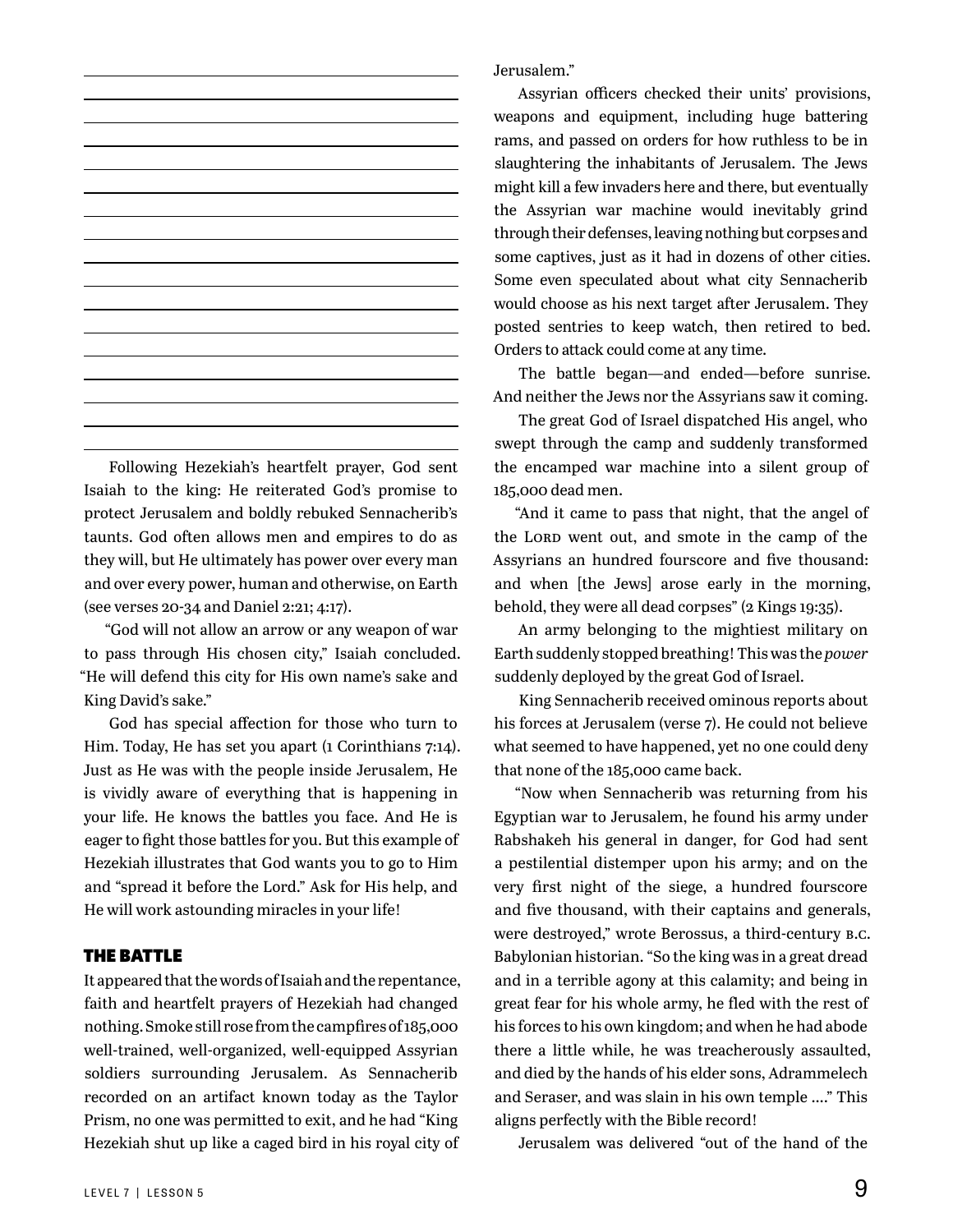king of Assyria" (2 Kings 20:6). Sennacherib did, in fact, "return to his own land" (2 Kings 19:7, 36). And he was eventually killed by his sons while worshiping in a temple (verse 37).

Because Hezekiah repented, sought God's government, took his problems to God and relied on Him, everything changed. The same God wants to fight *your* battles today. He knows your struggles. He sees your enemies. And He says to you that if you will turn to Him, obey Him, and believe Him, *He will defend you.* 

#### MIRACULOUS HEALING

During this same time, Hezekiah became extremely ill. This severe sickness was probably caused by the intense stress he was suffering in the face of Assyria. God sent the Prophet Isaiah to Hezekiah with a dire warning: "Thus says the LORD, Set your house in order; for you shall die, and not live" (2 Kings 20:1).

Hezekiah, learning many lessons in faith at this time, immediately turned to God in prayer. He fervently asked God to forgive him of his sins and to heal him from his sickness.

"And it came to pass, [before] Isaiah was gone out into the middle court, that the word of the LORD came to him, saying, Turn again, and tell Hezekiah the captain of my people, Thus says the LORD, the God of David your father, I have heard your prayer, I have seen your tears: behold, I will heal you …" (verses 4-5).

God heard that humble, passionate prayer just as He will hear yours.

God told Hezekiah that He would give him 15 more years to live. This would also give him time to marry and have a child, an heir for the throne of David.

Hezekiah knew that God always follows through on His promises, but he was a bit hesitant to believe God had so quickly changed His mind. "Can God give me a sign that He will do this?" he asked (verse 8).

Isaiah's answer is one of the greatest descriptions of God's power in the Bible. "The God of Israel is the one true Creator God," he said. "By His power He set the Earth and the sun in their courses, which you see every day as the shadow of your sundial moves forward. And by His power He can *move it backward."*

Hezekiah looked at Isaiah. He realized what he was saying. He asked for a solar-system altering miracle: "[L]et the shadow return backward 10 degrees."

Staring intently at the sun dial's shadow, Hezekiah's

eyes filled with tears as he watched it shift backward. God had altered *the relationship of the sun to the Earth* just for him!

Never forget *who this great God truly is.*

#### ANOTHER TEST

Word spread that Jerusalem and King Hezekiah had withstood Assyria and that Hezekiah had been healed. Other nations sent gifts and treasures to Jerusalem. But within this time of success was a danger, and Hezekiah fell victim to it: He became proud and selfconfident.

Among the well-wishers were officers from the king of the Babylonian Empire, "for he had heard that [Hezekiah] had been sick, and was recovered" (Isaiah 39:1; 2 Kings 20:12; 2 Chronicles 32:31).

The Babylonian Empire was comparable in greatness to the Assyrian Empire. Hezekiah felt honored, and he personally took the officers on a tour throughout the city, even showing them the great treasures inside the storehouses of the temple. Isaiah 39:2 specifies, "there was nothing in his house, nor all his dominion, that Hezekiah showed them not."

This was a grave mistake. Because he did not stay close to God, he became vain. And because he became vain, he revealed the wealth and some of the inner workings of his kingdom to an incredibly powerful future *enemy.*

Later, God gave the Prophet Isaiah a message to take to Hezekiah.

"And Isaiah said unto Hezekiah, Hear the word of the LORD. Behold, the days come, that all that is in your house, and that which your fathers have laid up in store unto this day, shall be carried into Babylon: nothing shall be left, says the LORD" (2 Kings 20:16-17). What a chilling message and strong correction!

This destruction would not come within Hezekiah's lifetime, but it would nonetheless come. Just as the kingdom of Israel sinned and was destroyed for it, so too would be the kingdom of Judah.

The Bible does not clearly state that Hezekiah repented and turned back to God before his death, but he was buried in the tombs of the righteous kings, and 2 Chronicles 32:33 states that "the inhabitants of Jerusalem did him honor at his death." This indicates that he learned from his mistakes, repented of his sins, and turned back to God.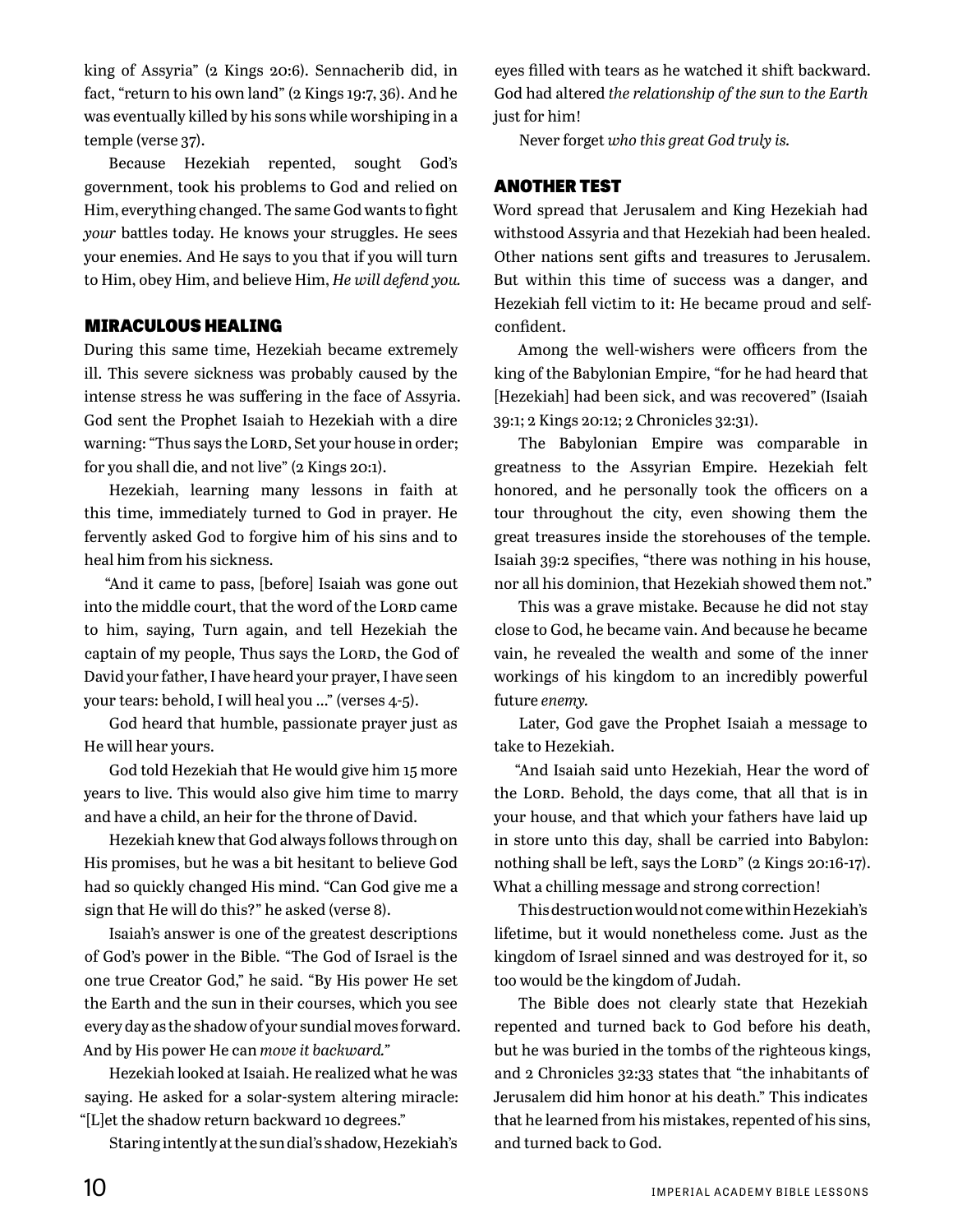From the life of King Hezekiah, we learn the joy that comes from obeying God's commandments, observing His holy days properly, fighting idolatry, and—even after sinning and repenting—turning to God and realizing that He will fight our battles.

No matter what you are facing, God has power beyond the solar system to help you. The God who created the sun and the Earth and who worked powerfully in the life of Hezekiah is the same yesterday, today and forever (Hebrews 13:8). The next time you see the sun casting a shadow upon the ground, remember who it is that is your God and how much He will do to help *you.*

## 'LET THE STONES SPEAK'

**THE HEADER IS A HEADER IS A HEADER IS A HEADER IS A HEADER IS A HEADER IS A MODEL OF A HEADER IS A MODEL OF A HEADER IS A MODEL OF A HEADER IS A MODEL OF A HEADER IS A MODEL OF A HEADER IS A MODEL OF A HEADER IS A MODEL O** only seal impression belonging to an Israelite or Judean king ever to have been found in controlled scientific excavations. It was found by Dr. Eilat Mazar just 10 feet away from where she found the Isaiah bulla, in the same assemblage of soil, dating to the same time period (late eighth century b.c.). The Hezekiah bulla was unearthed in 2009 but wasn't decoded and confirmed until a few years later. Its inscription reads: "Belonging to Hezekiah, [son of] Ahaz, King of Judah."

This bulla proves the existence of a major biblical king as well as his father, and its symbols are also significant.

Several other seals belonging to King Hezekiah have appeared in the antiquities market. The origins of these artifacts are less clear than the 2009 Hezekiah bulla, yet their symbols are significant. Some of them bear the image of a scarab beetle

with proud, upturned wings, rolling a sun disk, the Egyptian symbol of the creator-god Khepri. The Prophet Isaiah warned against the Egyptian influence creeping into Judah before the Assyrian invasion (e.g. Isaiah 30-31). Hezekiah sealing royal documents with images of Khepri would be an example of this. (A number of royal seals found on pottery jar handles also depict a winged scarab.)

Yet the 2009 Hezekiah bulla design indicates that something changed. Dr. Mazar speculated that it must have been made directly after Assyria's invasion and Hezekiah's healing. Rather than a scarab or other pagan religious symbol, it depicts a sun with downturned wings, indicating protection. The ankh motifs at the sides of the bulla are still essentially Egyptian in nature but are universally understood to symbolize life. This indicates God healing him and adding years to his life.



The Hezekiah bulla

#### SEE ALSO

- Psalm 84:11: "God is a sun and shield …."
- Psalm 91:4: "He shall cover you with His feathers, And under His wings you shall take refuge …" (New King James Version). • Ezekiel 16:8 "I spread My wing
- over you …" (nkjv).

• Malachi 4:2: "The Sun of Righteousness shall arise With healing in His wings ..." (NKJV).

The winged sun may also carry additional meaning hearkening to the miracle performed at the time of Hezekiah's healing, when the sun moved and the shadow on the sundial of Ahaz turned backward 10 degrees (2 Kings 20:9-11). The lines extending from the sun terminating in circular dots may actually be a depiction of this sundial.